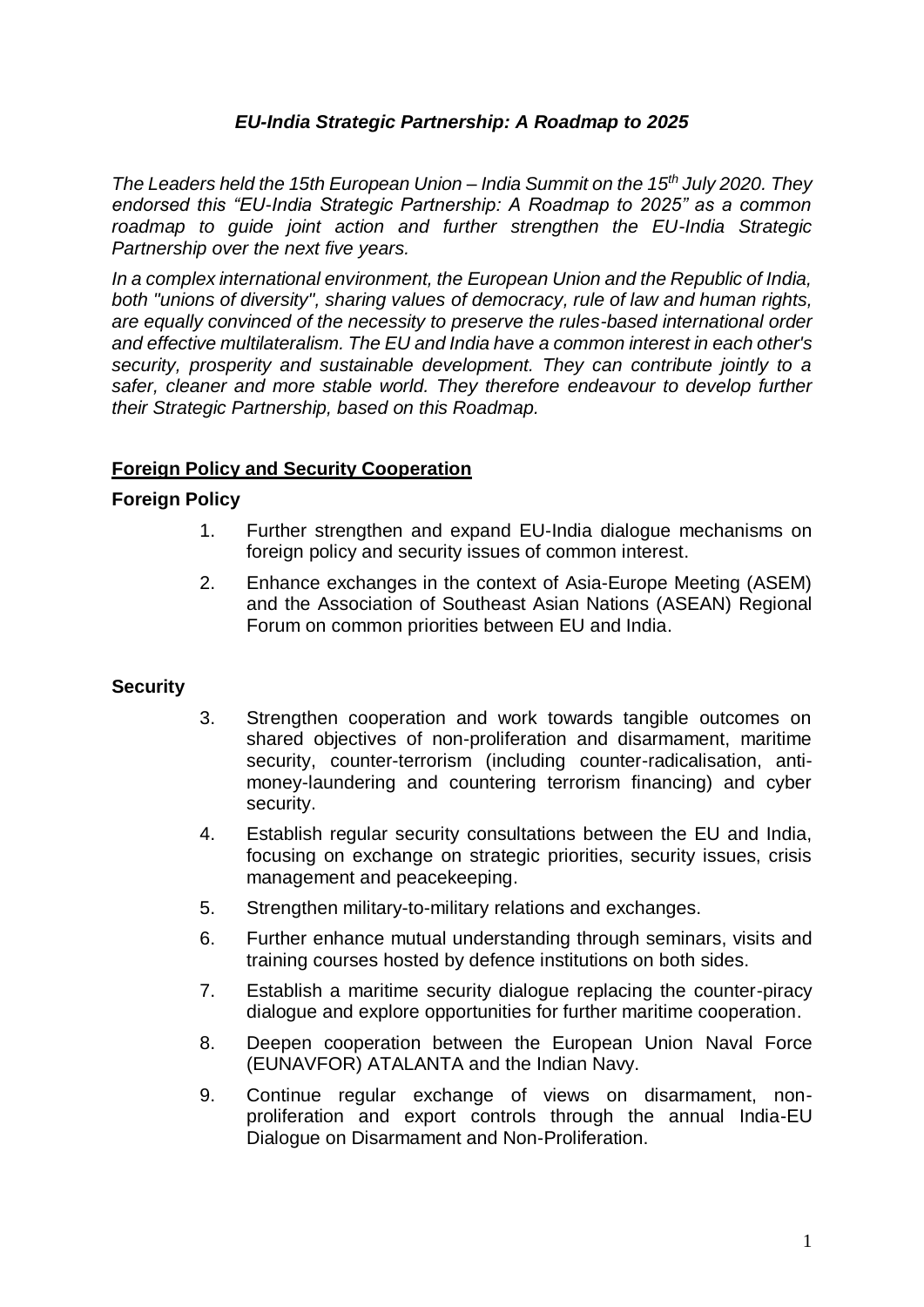- 10. Conclude and implement a working arrangement between Europol and the Central Bureau of Investigation (CBI).
- 11. Continue our joint efforts to promote an open, free, stable and secure cyberspace and increase cooperation on cyber security, as well as combat and prevent cybercrime through the promotion of existing international standards and norms in their respective areas.
- 12. Enhancing consultations on UN peacekeeping including the agenda on Women, Peace and Security.

# **Human rights**

- 13. Reaffirm commitment to the EU-India Human Rights Dialogue as a key tool to promote shared values of human rights and fundamental freedoms, and convene regular meetings to forge mutual understanding and discuss human rights issues - including women's rights and empowerment and child rights.
- 14. Enhance cooperation in multilateral fora.

### **Trade and investment, Business & Economy**

- 15. Work towards balanced, ambitious and mutually-beneficial trade and investment agreements.
- 16. Establish a High Level Dialogue at ministerial level to provide political guidance to the bilateral trade and investment relation and continue the dialogue on a regular basis.
- 17. Strengthen mutual engagement through existing institutional mechanisms, notably the EU-India Trade Sub-Commission and its specialised working groups and dialogues, with a view to enhancing market access, particularly for Small and medium sized enterprises (SMEs), addressing existing trade barriers and preventing the emergence of new ones, seeking alignment to international standards and best practices, easing up the assessment of conformity and improving investment conditions.
- 18. Cooperate in the EU-India Joint Working Group on Sanitary and phytosanitary measures and technical barriers to trade (SPS-TBT) to facilitate trade and the removal of obstacles related to sanitary and phytosanitary (SPS) measures and technical barriers to trade (TBT), including the technical working groups on animal and plant health.
- 19. Continue the regulatory dialogue on pharmaceuticals and medical devices, notably via the established EU-India Joint Working Group on pharmaceuticals, biotechnology and medical devices, whilst fostering alignment with international standards and practices and ensuring the quality of pharmaceutical active ingredients and medicines. Strengthen cooperation to facilitate bilateral trade and market access for pharmaceuticals and medical devices. Promote a level playing field for the market players.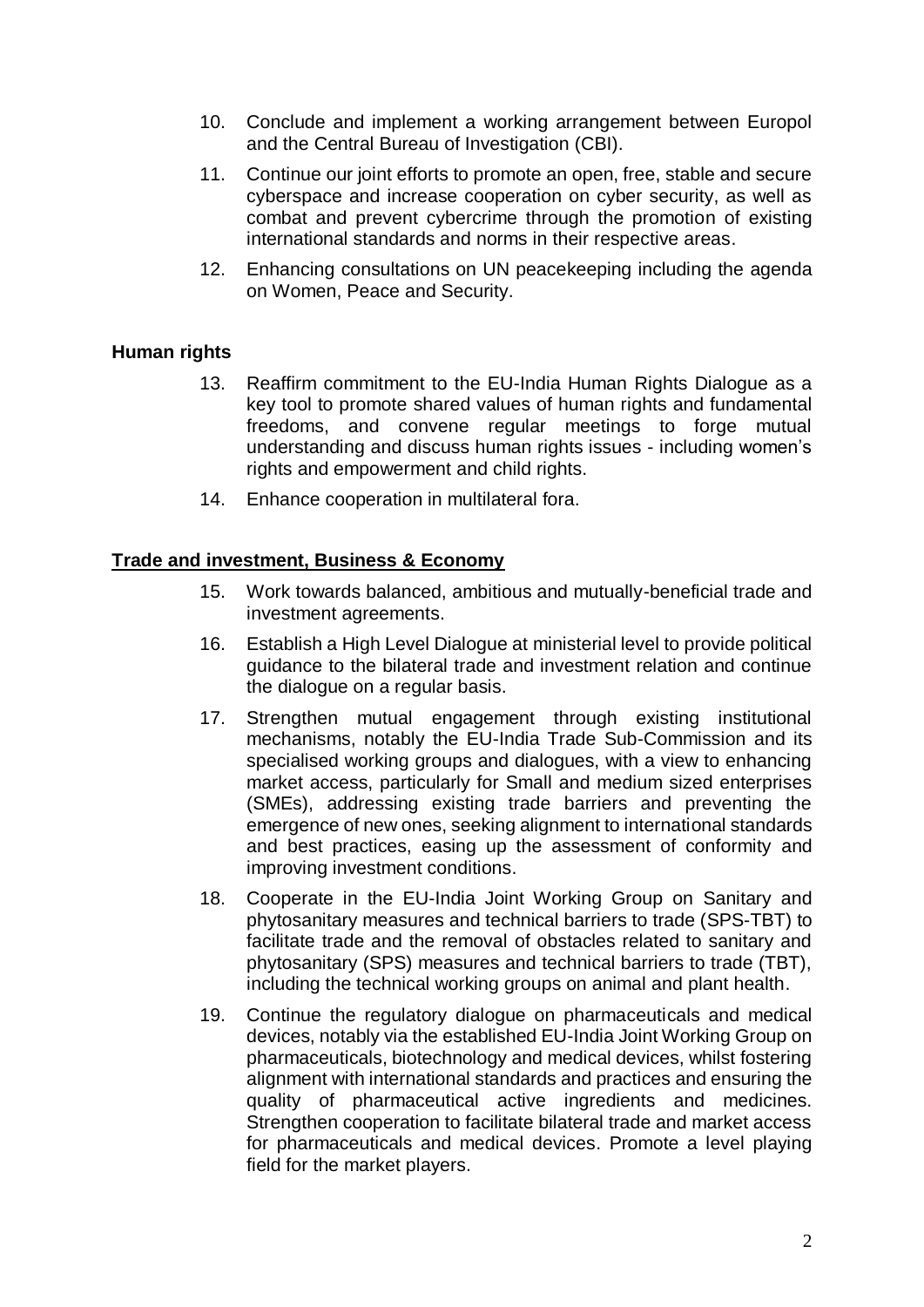- 20. Continue strengthening the existing dialogue in the Agricultural and Marine Joint Working Group, related to trade in agricultural and fisheries products.
- 21. Pursue a dialogue on customs through the Joint Customs Cooperation Committee.
- 22. Engage in the bilateral Intellectual Property Rights (IPR) Dialogue.
- 23. Engage in the bilateral Regulatory Dialogue on Public Procurement to exchange good practice, foster mutual learning and address common challenges.
- 24. Further strengthen cooperation and exchange of best practices by engaging in a dialogue with regards to competition law.
- 25. Optimally use the Investment Facilitation Mechanism (IFM) established in 2017 to promote and facilitate EU investment flows into India.
- 26. Engage in a dialogue for adequate protection of Geographical Indications, including facilitating the registration of Geographical **Indications**
- 27. Further strengthen the macroeconomic and financial regulation dialogues.
- 28. Strengthen dialogue between EU and Indian businesses including SMEs and Start-ups.
- 29. India and the EU will continue to strengthen their existing business associations/chambers in Europe and India, such as the European Economic Group, in order to give a coherent voice to Indian and European business.

### **Sustainable Modernisation Partnership**

30. Enhance the EU-India partnership through a wide range of cooperation tools and activities, including through financial and technical assistance (such as with development banks and investment banks from both sides, including the European Investment Bank), consistent with and in pursuance of respective obligations and responsibilities under major international agreements such as Agenda 2030, the Addis Ababa Action Agenda, UNFCCC and the Paris Agreement as well as the United Nations Convention on Biological Diversity.

#### **Climate change and clean energy**

31. Cooperate for the full implementation of the United Nations Framework Convention on Climate Change (UNFCCC), and its legal instruments including the Paris Agreement, and of the Nationally Determined Contributions, as well as the formulation of long-term low greenhouse gas emission development strategies, in line with the principles of equity and Common but Differentiated Responsibilities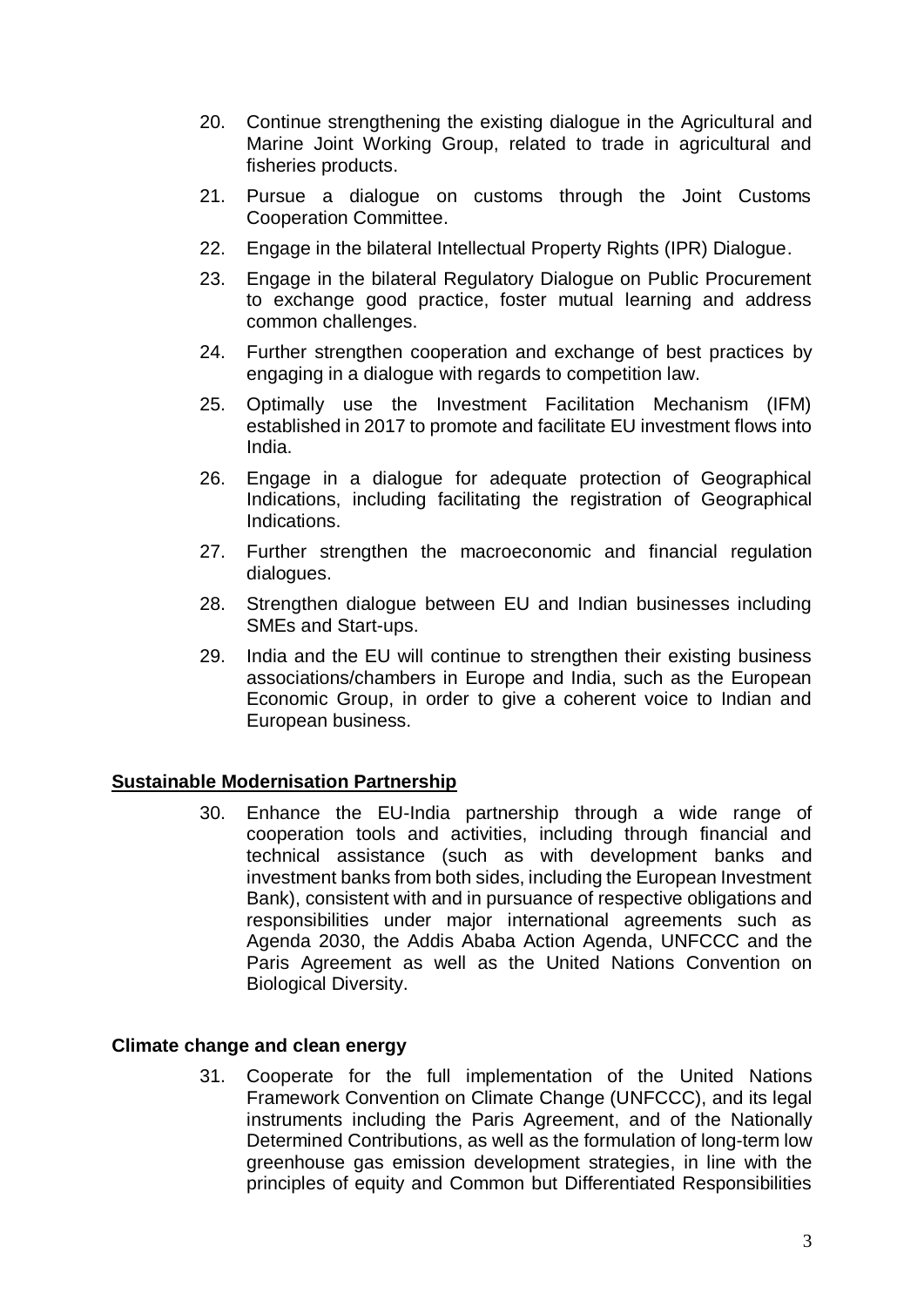and Respective Capabilities (CBDR-RC) in light of different national circumstances.

- 32. Jointly support global efforts to tackle climate change in light of the latest available science holding the increase in the global average temperature to well below 2°C above pre-industrial levels and pursuing efforts to limit the temperature increase to 1.5°C above preindustrial levels.
- 33. Engage constructively in the second periodic review of the long-term global goal under the Convention, and of overall progress towards achieving it. Further, engage constructively in the global stocktake in 2023, the outcome of which shall inform updating and enhancing, in a nationally determined manner, the actions and support in accordance with the relevant provisions of the Paris Agreement.
- 34. Strengthen the EU India Clean Energy and Climate Partnership agreed at the 2016 Summit and prepare and implement a new work programme.
- 35. On energy, the EU–India Clean Energy and Climate Partnership should focus on cooperation in energy efficiency and in renewable energy, including its integration in the energy system such as through smart grids. Additional focus should be on safe and sustainable low greenhouse gas emission energy security, integration of electric vehicle charging infrastructure in the energy grid, energy research & innovation and support of a just energy transition and on mobilising finance and improving the market and investment environment with a view to enhancing sustainable energy access and resilience.
- 36. Hold regular meetings of the EU India Energy Panel and regular dialogues between the European Commission and India's energy Ministries (Ministry of New and Renewable Energy (MNRE), Ministry of Power (MoP), Ministry of Petroleum and Natural Gas (MoPNG)) to steer the implementation of the work programme of the EU – India Clean Energy and Climate Partnership.
- 37. Hold regular meetings of the EU-India Climate Change Dialogue to strengthen cooperation on all climate change policies, including by coordination in international fora.
- 38. Reinforce cooperation on reducing greenhouse gas emissions and increasing the climate change resilience of cities and towns, as they are key actors in climate change mitigation, and for the climateproofing of infrastructure investment.
- 39. Reiterate the EU's and India's objective to step up cooperation and coordination in international fora and organisations in the area of energy, such as the International Energy Agency (IEA), the ITER organisation, the International Renewable Energy Agency (IRENA), the International Solar Alliance (ISA) and the G20.
- 40. Enhance cooperation, including with the support of the European Investment Bank (EIB), on investments in infrastructure in view of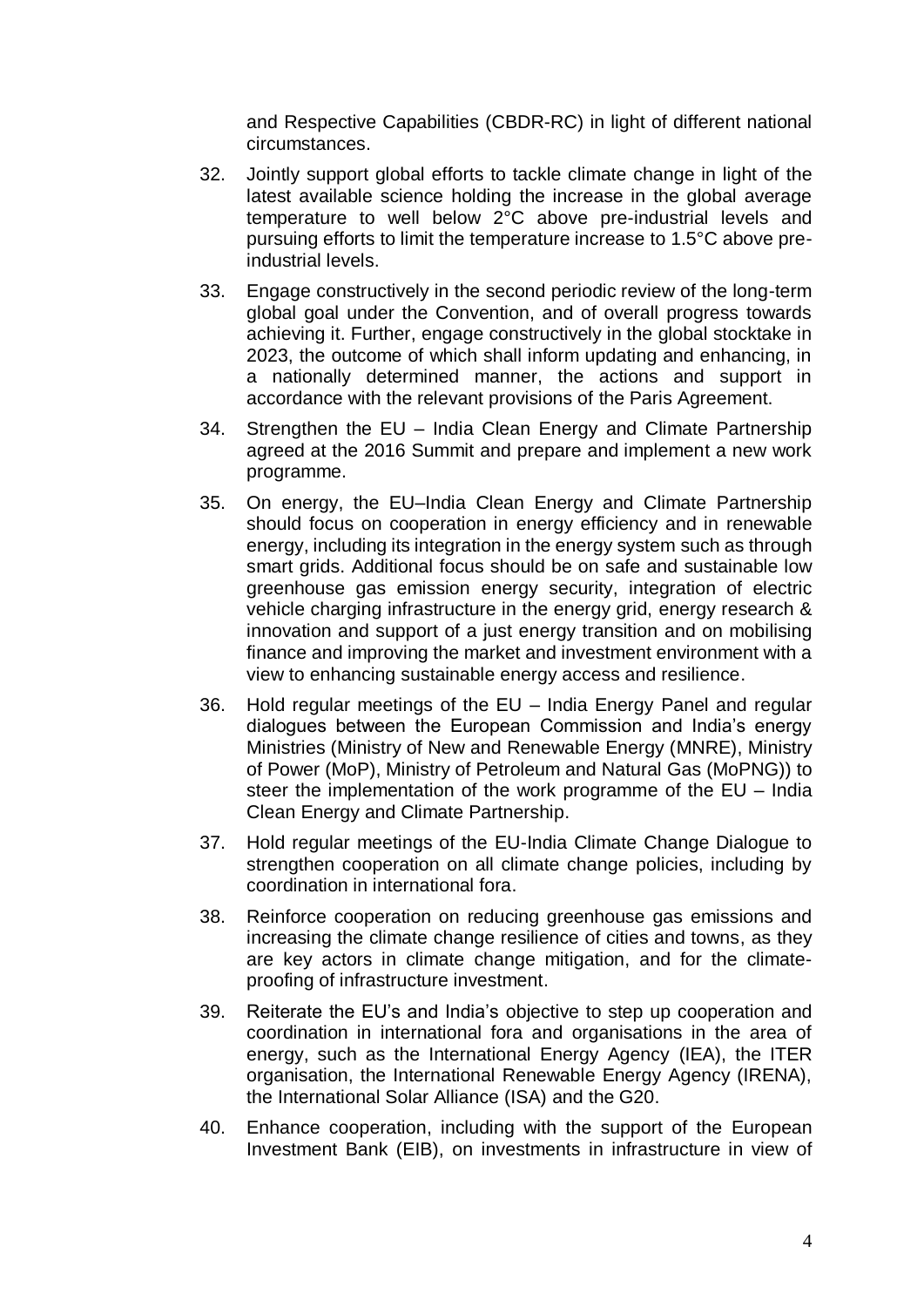climate change mitigation and adaptation, notably in the energy sector.

- 41. Develop cooperation on the Coalition for Disaster Resilient Infrastructure (CDRI), including on climate adaptation.
- 42. Encourage ratification and implementation of the Kigali Amendment to the Montreal Protocol and facilitate a smooth transition to environment-friendly alternatives used in significant energy consuming areas such as heating, refrigeration and air conditioning systems in support of the India Cooling Action Plan.

## **Environment**

- 43. Strengthen cooperation on environmental matters through the Joint Working Group on Environment as well as the Environmental Forum to support India's transition to a resource efficient and circular economy, to address air and water pollution, and to find innovative solutions to tackling plastic and marine litter, as well as to promote the integration of environmental concerns and solutions into economic growth policies.
- 44. Strengthen cooperation on water related matters through the Joint Working Group on Water and the EU-India Water Forum, as well as in the context of the India-EU Water Partnership (IEWP). Ensure continuous support for the IEWP in different priority areas, reflecting the need for combination of good governance and coordination, as well as appropriate strategies, technical approaches, research and innovation technologies. Enhance the partnership between stakeholders on both sides to enable the sharing of standards, best practices in sectors such as water management.
- 45. Strengthen the dialogue and establish an EU-India Partnership on resource efficiency and circular economy including through engagement and partnership between green businesses, particularly SMEs. Continue to contribute to the resource efficiency and circular economy strategies, formulating guidelines on aspects related to collection, handling, processing and recycling of waste. Enhance cooperation on standardisation and sharing of best practices in fostering an efficient and sustainable use of natural resources, notably by promoting more recycling and resource recovery, in both the formal and informal economy.
- 46. Work together in addressing the global biodiversity crisis, stepping up the implementation of existing biodiversity targets under the Convention on Biological Diversity and developing an ambitious new global biodiversity framework for adoption in 2021, while maximising links with climate change policies.
- 47. Step up cooperation and encourage research in the area of soil biodiversity, sustainable agriculture, and conservation, sustainable management and use of forests, in line with relevant international and national laws and policies of each of the two parties.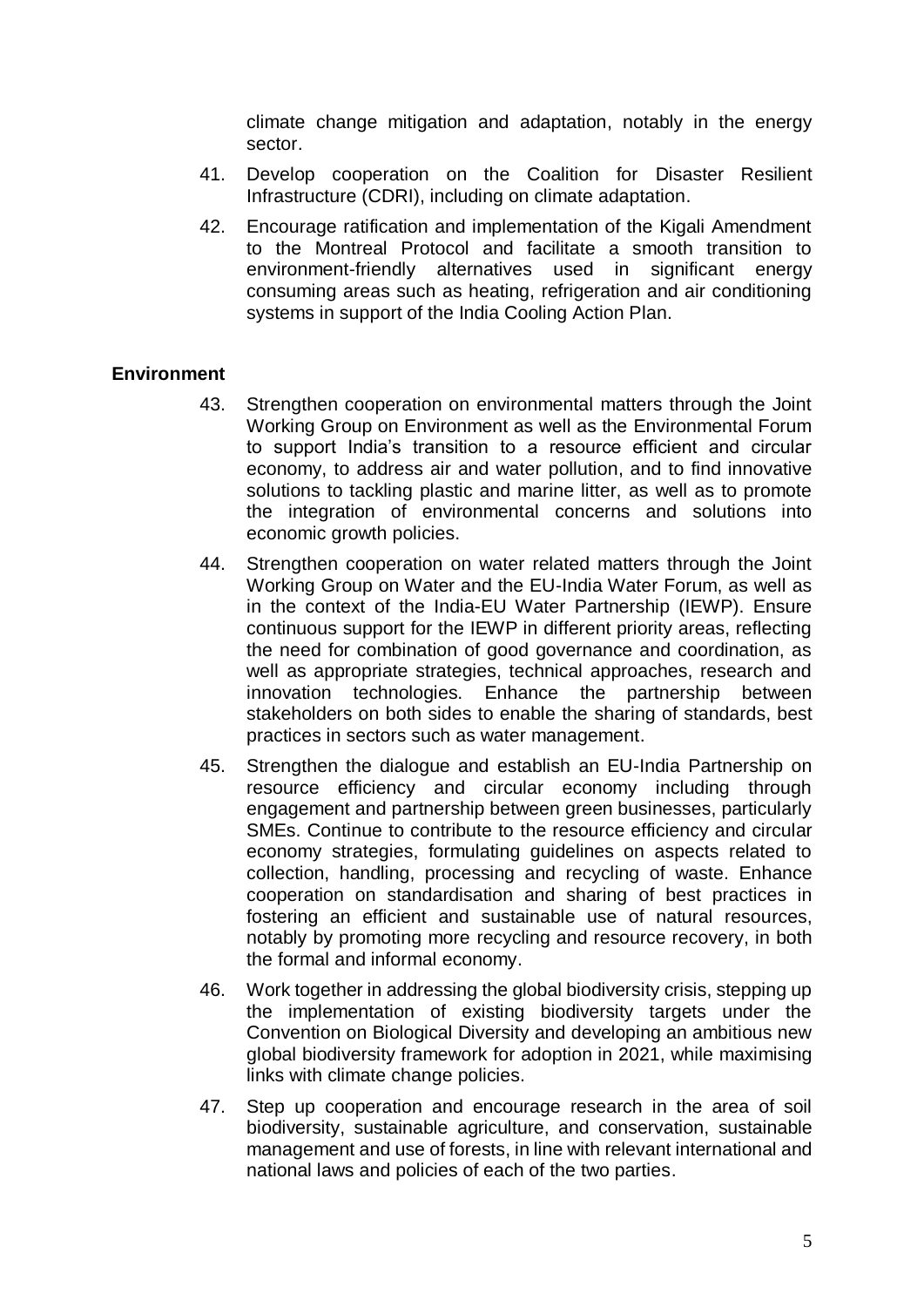- 48. Step up coordination at multilateral level to strengthen global action on the environment.
- 49. Step up cooperation in the area of air quality.
- 50. Work together in establishing an ambitious international framework for sound chemicals and waste management beyond 2020 for consideration, inter alia, at the fifth International Conference on Chemicals Management (ICCM5) in July 2021 in Bonn.

#### **Urban Development**

- 51. Further implement the Partnership for Smart and Sustainable Urbanisation, namely supporting smart and sustainable cities, promoting investments in sustainable urbanization, promoting climate action and disaster risk reduction in cities, developing effective solid waste management & treatment and promotion of circular economy, developing effective water supply & sewage system and innovation in housing.
- 52. Facilitate sharing of best practices on the implementation of urban projects supported by the EU and Member States in India through the online EU-India project dashboard.
- 53. Continue, including with the support by the European Investment Bank (EIB), launching additional investment projects in the field of urban transport.
- 54. Continue to support smart cities in India, such as under the EU-Agence Française de Développement Smart City project, focussing on sustainable mobility, public open spaces, social and organisational innovation and urban e-governance.
- 55. Enhance support on city-to-city pairing and cooperation between Indian and European cities on sustainable urban development, to contribute to the achievement of India's climate change commitments, and exchange/transfer know-how and capacities with EU cities in the fields of urban sustainable development, energy efficiency and climate action.
- 56. Facilitate involvement of businesses in the Partnership on smart and sustainable urbanisation, as well as partnerships between the EU and Indian businesses, to support companies in identifying partners, access to financing, and adapting technologies and business models to the Indian context.
- 57. Implement the activities identified in the first India-EU Urban Forum and the first Joint Working group on Urbanisation organised in 2019, including on technological solutions, policies and practise for smart and sustainable urban development.

#### **Information and communications technology**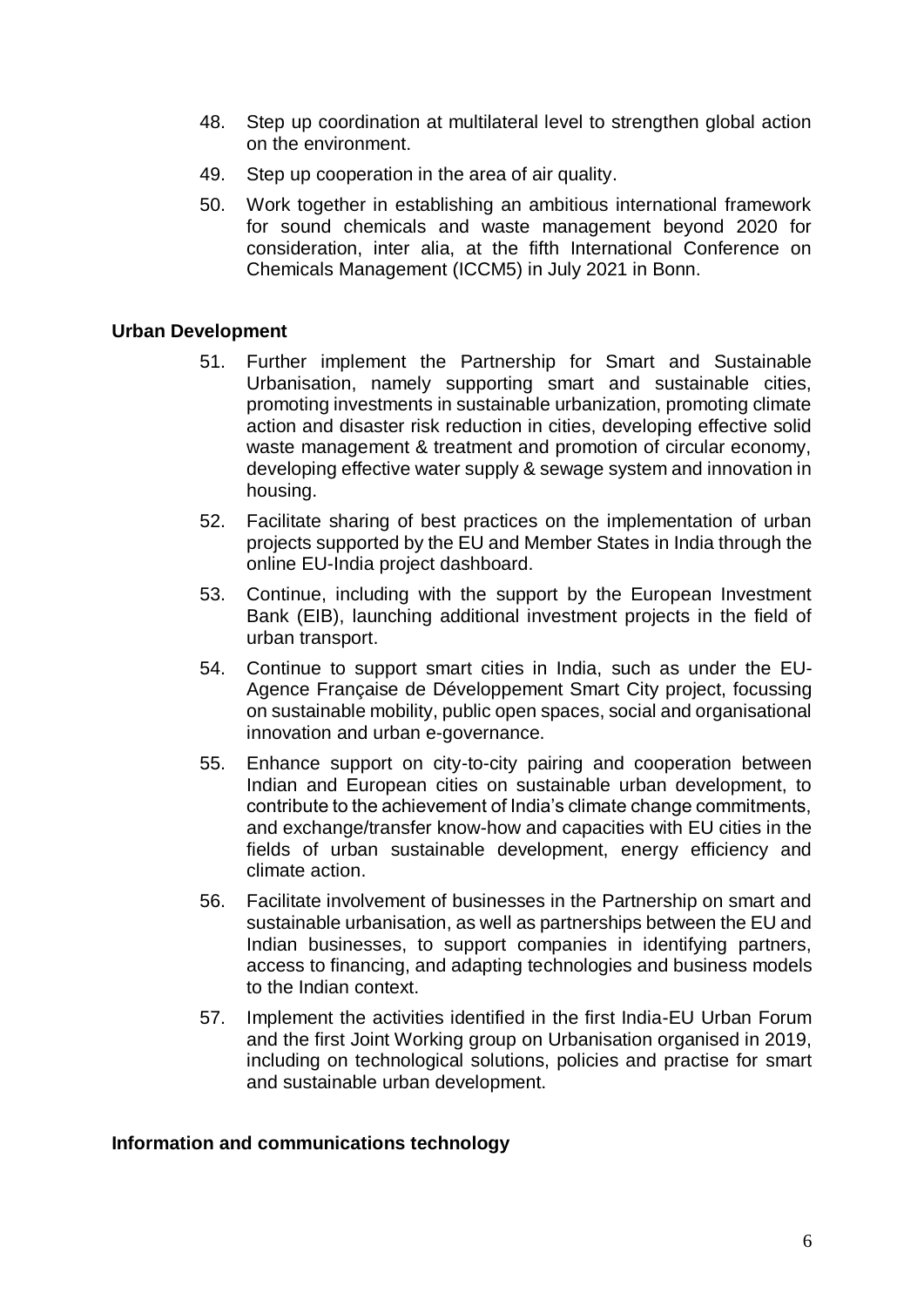- 58. Continue our joint efforts to promote an open, free, stable and secure cyberspace and increase cooperation on cyber security.
- 59. Continue ICT cooperation under the EU-India Joint Working Group on sustainable digital infrastructure, services, norms and regulatory frameworks, ensuring interoperability of networks, and promoting international standards.
- 60. Promote common approaches and standards for digital transformation of industry and society, including for advanced wireless technologies and their applications.
- 61. Enhance convergences between the regulatory frameworks to ensure a high level of protection of personal data and privacy including through a possible data adequacy decisions, with a view to facilitate safe and secure cross border data flows between them.
- 62. Promote technical and regulatory cooperation on the development of new technologies, such as high performance and quantum computing, artificial intelligence, agritech, healthtech and blockchain.
- 63. Support the work between European and Indian industries and startup ecosystems on enhanced cooperation on innovation and technology deployment.

# **Transport**

- 64. Looking forward to organising an EU-India Aviation Summit as soon as conditions will allow and to build upon it by identifying common goals and implementing concrete measures and actions to enhance the EU-India relationship in civil aviation.
- 65. Implement concrete activities to develop the EU-India exchange in railways focusing on standardisation and regulation for effective railways, decarbonisation, digitalisation, including signalling and traffic management, innovation, investment and railway's role for social cohesion and inclusiveness, its role for connectivity and against congestion, including those aimed at ensuring the sustainability of railways, with the objective of fully exploiting their potential to contribute to climate objectives.
- 66. Enhance cooperation on sustainable mobility, including on the deployment of electric vehicle charging infrastructure.

# **Outer Space**

- 67. Set up a Working Group for comprehensive space collaboration, including on opportunities of cooperation on themes such as Earth observation, satellite navigation and space science.
- 68. Explore opportunities of cooperation in space-related matters in the UN framework.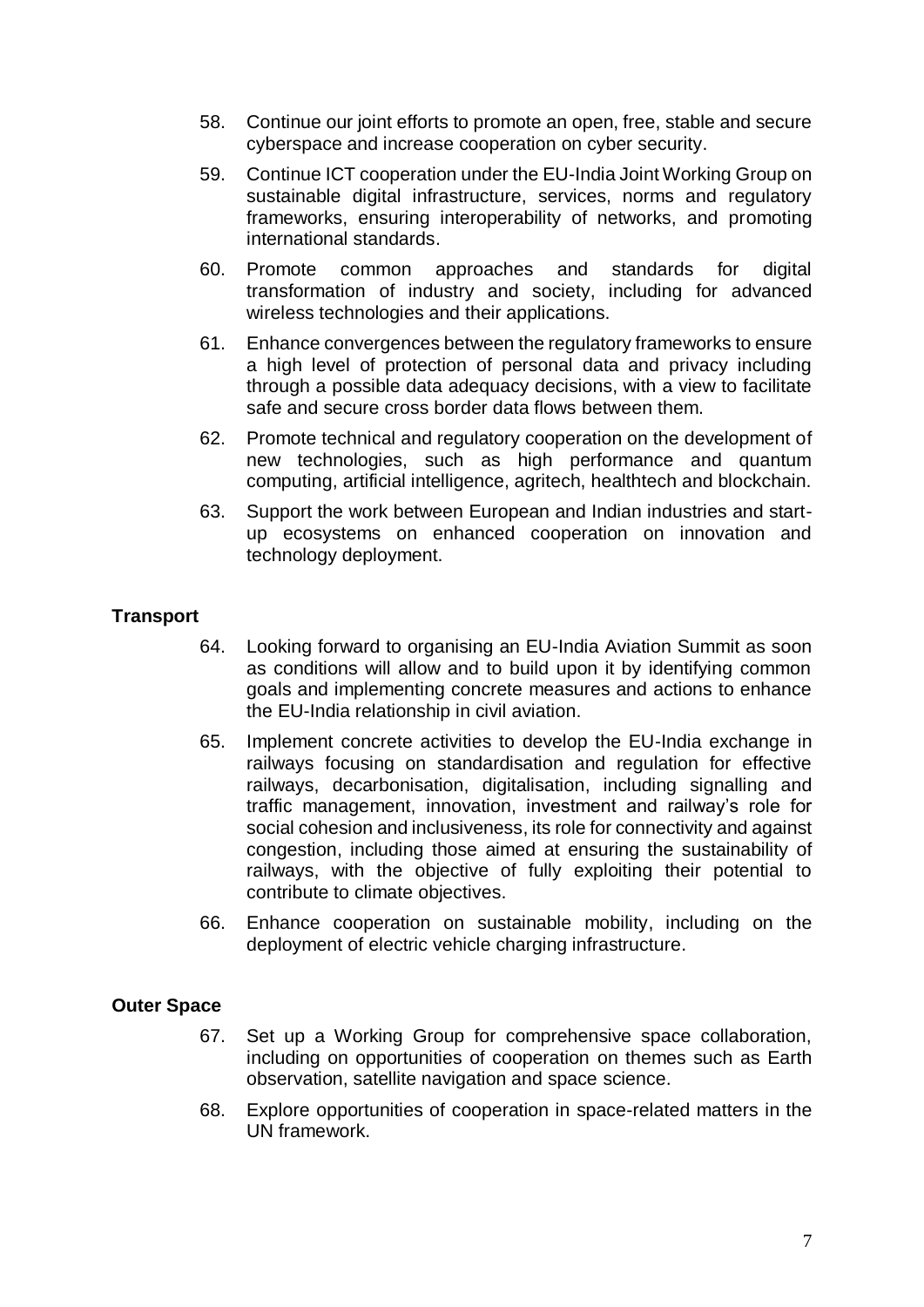## **Health and Food Security**

- 69. Promote cooperation on Antimicrobial Resistance (AMR).
- 70. Promote cooperation for strengthening sustainable food systems.
- 71. Work together on health security and pandemic crisis preparedness and response, in particular linked to the COVID-19 outbreak.

# **Research & Innovation**

- 72. Further strengthen cooperation in research and innovation based on the principles of mutual benefit and reciprocity, as established in the EU-India Agreement on Science and Technology concluded in 2001, which expired on 17 May 2020. Both parties are committed to launch the renewal procedure in time and acknowledge 20 years of robust cooperation on research and innovation.
- 73. Building upon the good cooperation, both parties agreed to further widen the scale and impact of it under the next EU research and innovation programme, 'Horizon Europe' (2021-2027), and in India's equivalent research and innovation programmes and missions, on the basis of co-investment and co-funding. Cooperation will take place in areas of mutual interest and in support of notably the EU-India dialogues on climate change & energy, in line with Mission Innovation and on resources efficiency & circular economy.
- 74. Strengthen the partnership in the areas of health and bio-economy. On health research to focus on neuroscience and brain research and strengthen cooperation under multilateral fora such as the Global Research Collaboration for Infectious Disease Preparedness (GLoPID-R), the Global Alliance for Chronic Diseases (GACD), and the Coalition for Epidemic Preparedness Innovations (CEPI).
- 75. On bioeconmy, cooperation will focus on circular bioeconomy, sustainable post-harvest technologies, next generation fuels, animal biotechnology, aquaculture and marine biotechnology and strengthen cooperation under multilateral fora, such as the International Bioeconomy Forum (IBF).
- 76. Joint research should also lead to increased Technology Readiness Level (TRL) and deployment both in Europe and India.
- 77. Both sides reaffirm their determination to engage in research and innovation on Earth System Sciences aiming at a better understanding of the effects of climate change and further expand the cooperation in areas of mutual interest.
- 78. Further strengthen cooperation in Marie Skłodowska-Curie Actions (MSCA) under Horizon Europe and EU's participation in India's Visiting Advanced Joint Research (VAJRA) programme and similar other actions, allowing for two-way balanced mobility and training of researchers between Europe and India in areas of mutual strategic interest.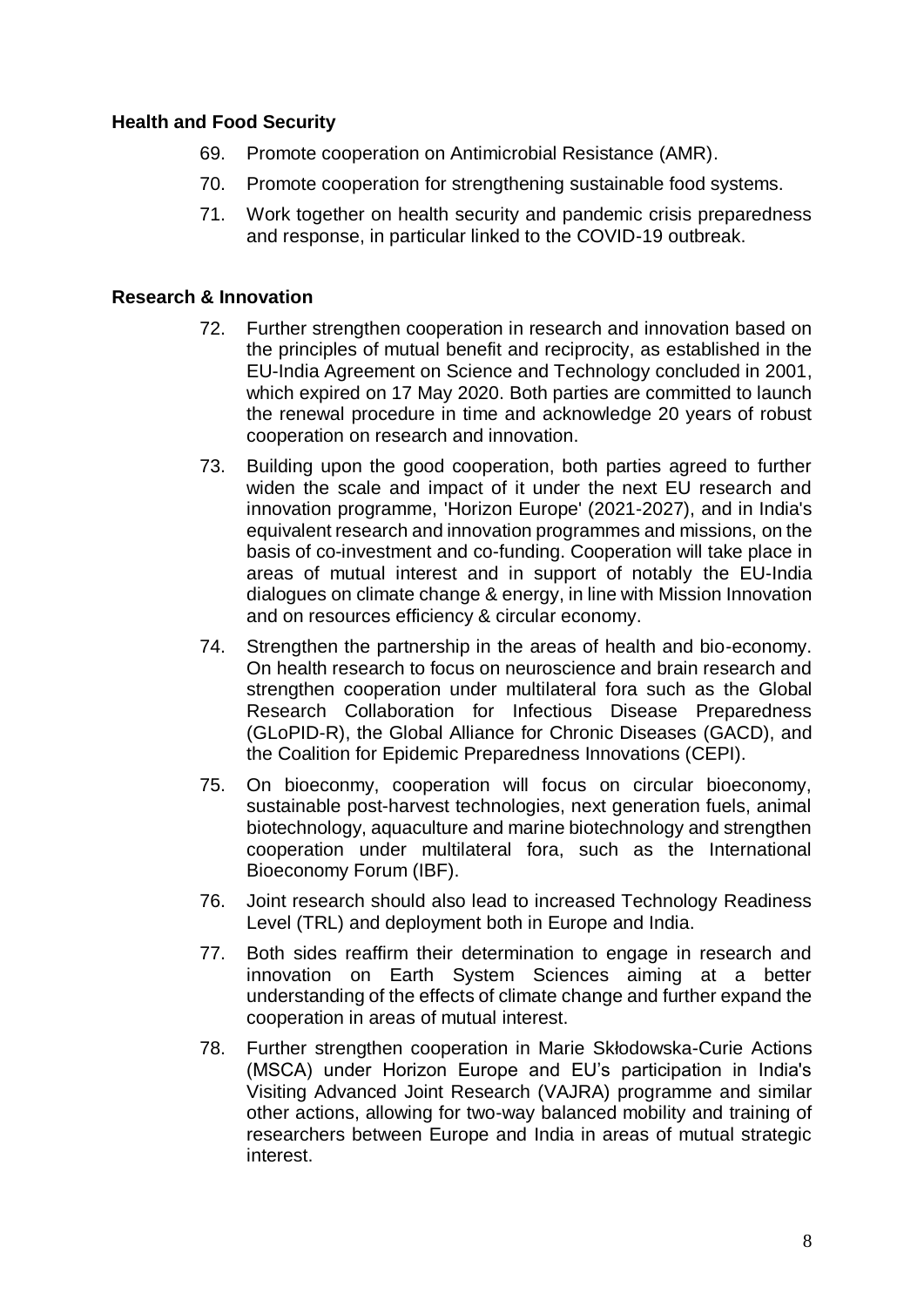- 79. Promote cooperation on social sciences and humanities. To this extent, the conclusion of an Implementing Arrangement between the European Commission and the Indian Council for Social Science and Research (ICSSR) is to be welcomed. The parties also agree to continue with the EC-SERB implementation agreement, allowing for Indian scientists to join ERC teams in Europe for a short duration.
- 80. EU and India agree that gender equality and the empowerment of women are essential for socio-economic development and the increase of the global scientific capacity. Both sides have taken actions at different levels to stimulate participation of women in sciences. To this end, the integration of gender dimension in research content is essential for achieving scientific excellence. Joint international research efforts and exchange of best practices should help speeding up realization of women's full economic, social and scientific potential.
- 81. Develop sustainable initiatives to harness the innovation potential in the EU and India through joint initiatives, such as an EU-India Innovation Platform (or joint centre), soft landing measures for innovators and startups, which is expected to lead to co-creation and wealth generation and better quality of life in both regions.
- 82. Implement the Euratom-India Agreement on research and development cooperation in the field of the peaceful uses of nuclear energy.
- 83. Reaffirm commitment to and continue the successful cooperation on nuclear fusion in the frame of the ITER project.

# **Artificial Intelligence**

84. Work together to share knowledge and expertise regarding artificial intelligence, scientific support to policies and regulatory aspects including ethics, and promote a dialogue in research and innovation.

# **Global governance**

### **Effective Multilateralism**

85. Enhance cooperation in the United Nations and other multilateral fora. Establish a regular dialogue on multilateral issues, including on UN reform.

# **Connectivity**

86. Jointly promote connectivity based on international norms and on key guiding principles of social, economic, fiscal and environmental sustainability, as well as transparency, viability, inclusiveness, good governance, and ensuring a level playing field for economic operators. Enhance connectivity cooperation based on mutually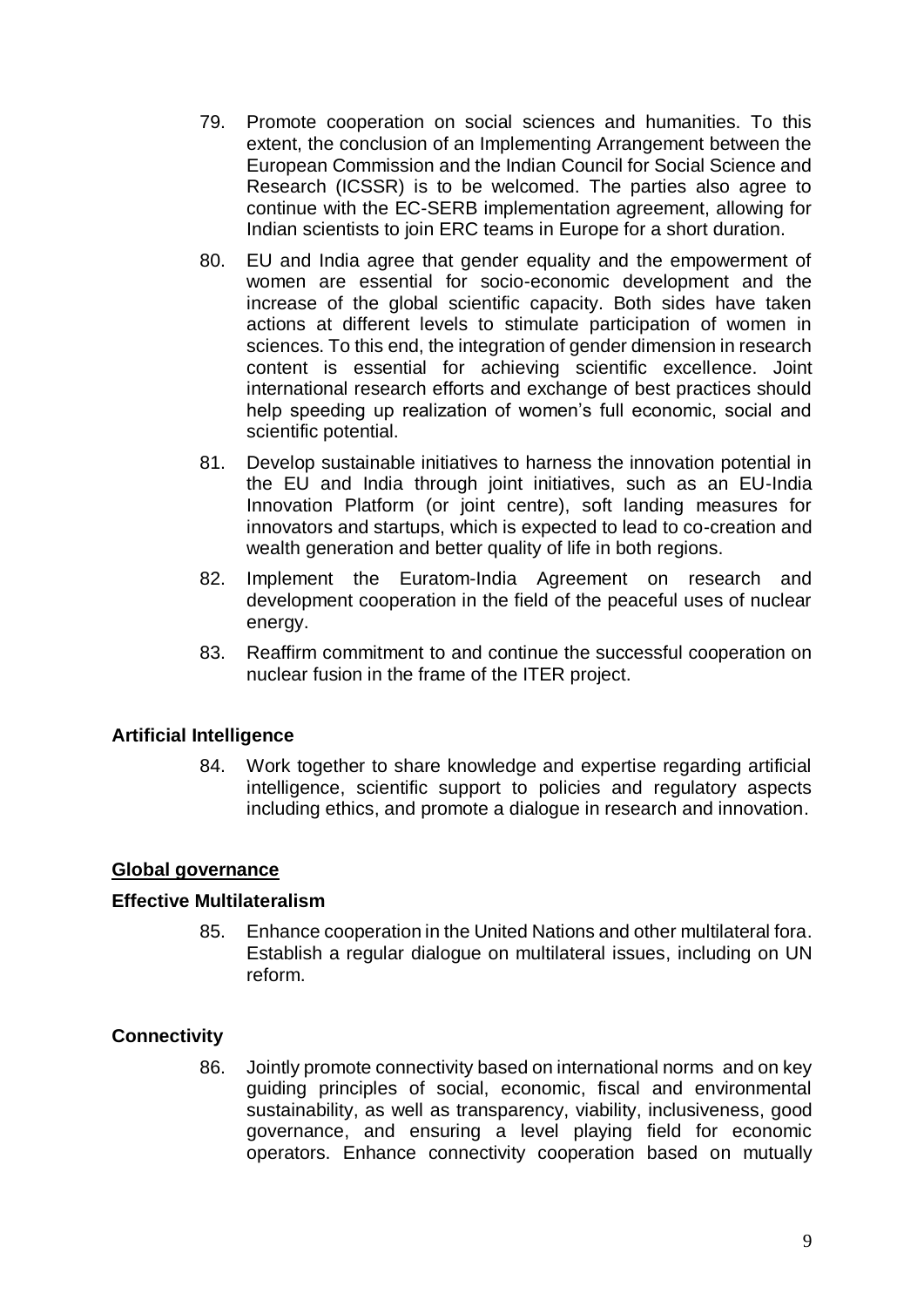agreed principles of sustainable connectivity including G20 voluntary Principles for Quality Infrastructure Investment (QII).

87. Explore initiatives to improve connectivity between the EU and India, and seek synergies between their cooperation on connectivity with third countries including in the Indo-Pacific region.

### **Cooperation in the Indian Ocean and the Pacific**

88. Enhance convergences and work together to maintain peace, stability, safety and security, especially in the Indian Ocean and the Pacific, by cooperating to preserve freedom, openness and an inclusive approach in the maritime domain, in full compliance with international law, in particular the UN Convention on the Law of the Sea (UNCLOS). Reiterate the importance of peaceful resolution of disputes, in accordance with international law and through avoidance of the threat or use of force, in violation of the UN Charter. Work together on maritime initiatives for mutually-beneficial cooperation in the Indian Ocean and the Pacific, including for sustainable development, protection of marine ecology, elimination of plastic waste and marine debris, and to offer financially-viable models for development of connectivity and infrastructure.

### **Global Economic Governance**

- 89. Engage jointly in addressing global trade challenges in the WTO, building on our common objective of maintaining and strengthening a rules-based multilateral trading system.
- 90. Engage jointly and enhance cooperation in the G20 on issues of global importance and mutual interest, including the promotion of strong, sustainable and balanced growth; cooperate to combat tax fraud, evasion and avoidance; make utmost efforts towards reaching an agreement on taxation of the digital economy.
- 91. Recognising the importance of orienting private capital towards the implementation of climate action, while noting the significant role of public funds, coordinate on approaches and initiatives for blending and leveraging different financial instruments to create sustainable structures for affordable financing including risk mitigation instruments.
- 92. Advancing the International Platform on Sustainable Finance (IPSF) to scale up the mobilisation of private capital towards environmentally sustainable investments globally.

### **Development partnership in third countries**

93. Launch concrete trilateral/cooperation projects in pilot partner countries.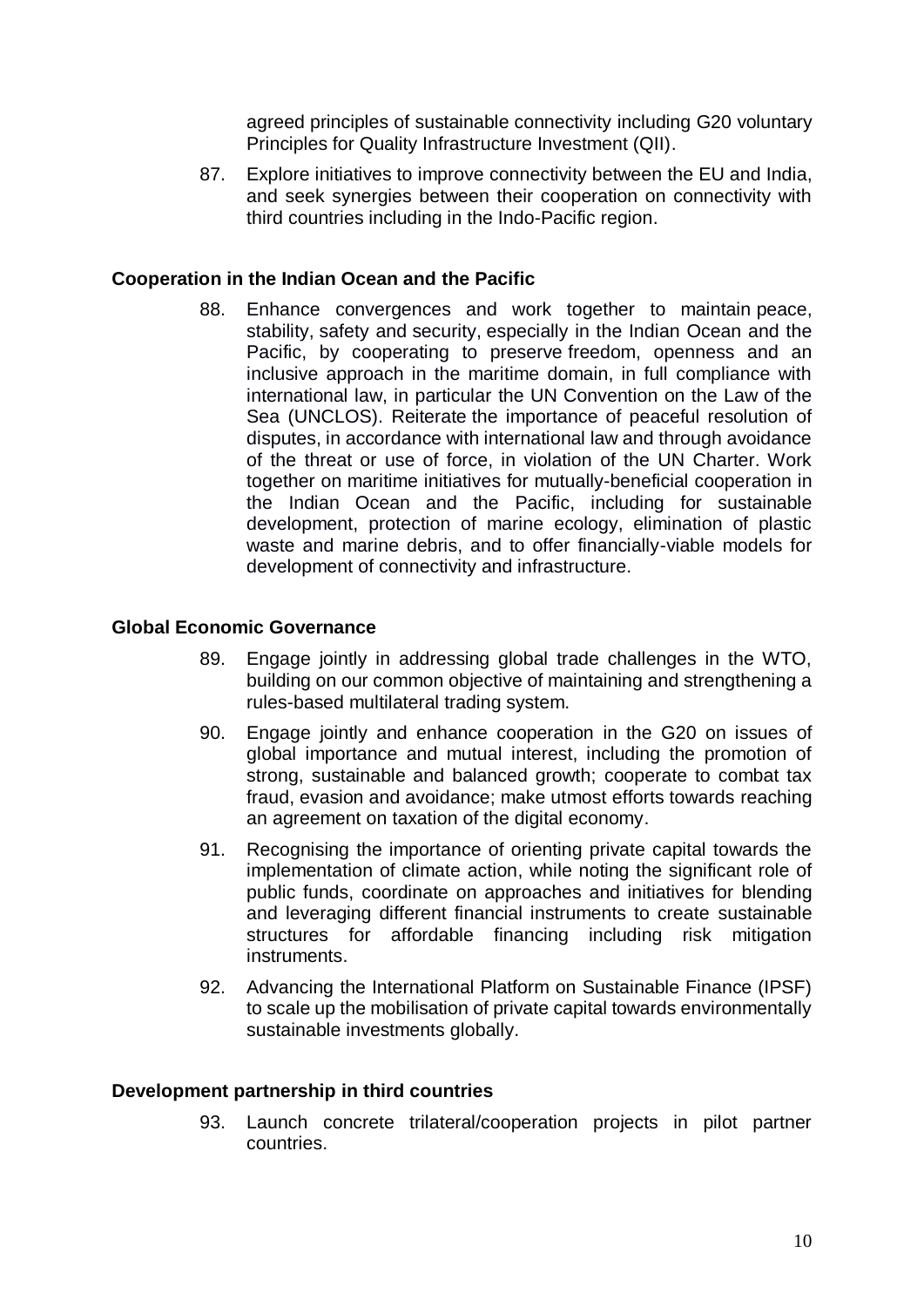- 94. Establish an EU-India Annual Review on Development partnership in third countries.
- 95. Explore opportunities for engaging with the Coalition for Disaster Resilient Infrastructure (CDRI), workshops and supporting actions.

### **Ocean Governance**

- 96. Enhance cooperation on fisheries at bilateral, regional (including in Regional Fisheries Management Organisations) and multilateral levels to ensure sustainable management and use of living marine resources.
- 97. Promote the development of a sustainable blue economy, including sustainable aquaculture and the exchange of best practices on maritime spatial planning and integrated coastal zone management, including through research and innovation.
- 98. Support development of an international legally binding instrument under UNCLOS on the conservation and sustainable use of marine biological diversity of areas beyond national jurisdiction (BBNJ).
- 99. Cooperate in the WTO negotiations to prohibit certain forms of fisheries subsidies which contribute to overcapacity and overfishing, and eliminate subsidies that contribute to illegal, unreported and unregulated (IUU) fishing, while recognizing that appropriate and effective special and differential treatment for developing and least developed countries should be an integral part of these negotiations.
- 100. Recognize the growing importance of the Indian Ocean Rim Association (IORA).

# **People-to-people**

### **Migration & Mobility**

- 101. Explore possibilities as a follow-up to the High-Level Dialogue on Migration and Mobility (HLDMM) to move forward the EU-India comprehensive partnership on migration and mobility, through the full implementation of the Joint Declaration on Common Agenda on Migration and Mobility (CAMM), by enhancing the mobility of students, researchers, professionals and business persons, with return and readmission being a part of this comprehensive approach.
- 102. Strengthen dialogue, workshops, and exchanges under the aegis of CAMM on all four components: better organizing and promoting regular migration at relevant skill levels and fostering well-managed mobility, including issuance of visas; maximising the development impact of migration and mobility, including through cooperation on social security issues between India and EU Member States; preventing and combating irregular migration and addressing trafficking in human beings, and promoting international protection, in line with the respective obligations of the EU and India.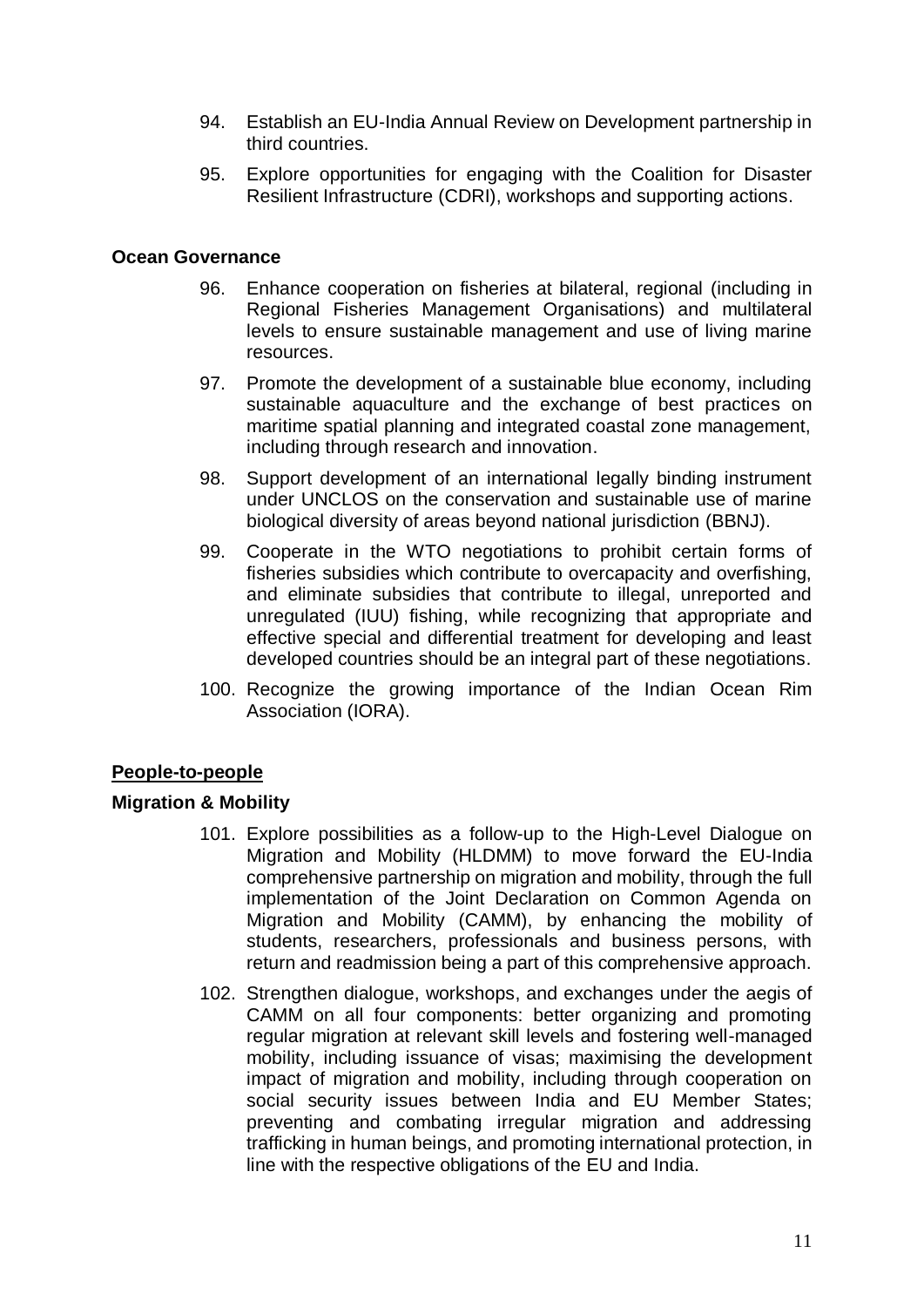- 103. Establish a working mechanism on cooperation in consular crises, including on consular crises in third countries and on best practices for crisis preparedness and crisis management.
- 104. Considering the availability of skills and the labour market needs in EU and India, endeavour to streamline the mobility between them in line with applicable migration and mobility rules.

### **Employment and social policy**

- 105. Cooperate on eradication of child labour by supporting the application of ILO Conventions 138 (Minimum Age Convention) and 182 (Worst Form of Child Labour Convention) recently (June 2017) ratified by India.
- 106. Establish an annual EU-India Policy Dialogue covering different issues in the area of employment and social policy, such as occupational safety and health, social security, minimum wage, informal economy, female labour market participation and work-life balance and sectoral cooperation.
- 107. Further explore possibilities within the G20 for comprehensive collaboration on issues such as decent job creation, social protection, occupational safety and health.

## **Education & Culture**

- 108. Continue the successful cooperation in the area of education and research and further strengthen cooperation under Erasmus+ as well as its successor programme.
- 109. Improve awareness of study and scholarship opportunities in the EU and in India through Higher Education Fairs and with the Erasmus+ Student and Alumni Alliance (ESAA).
- 110. Promote balanced mobility of students and academic staff through closer participation of EU Member States in SPARC, DUO India and other initiatives.
- 111. Reinforce cooperation in the cultural and creative sectors, particularly in the publishing and printing, architecture and cultural heritage sectors, including through research and innovation as well as through artist exchanges and cultural co-creation.
- 112. Continue cooperation in the field of cultural diplomacy.

### **Parliaments, Civil Society and Local/Decentralised Authorities**

- 113. Encourage regular exchange between Parliamentarians and launch a platform for a sectoral civil society dialogue.
- 114. Enhance the exchange of ideas on issues of core relevance for the EU-India strategic partnership in the context of the EU-India Think Tank Twinning Initiative.